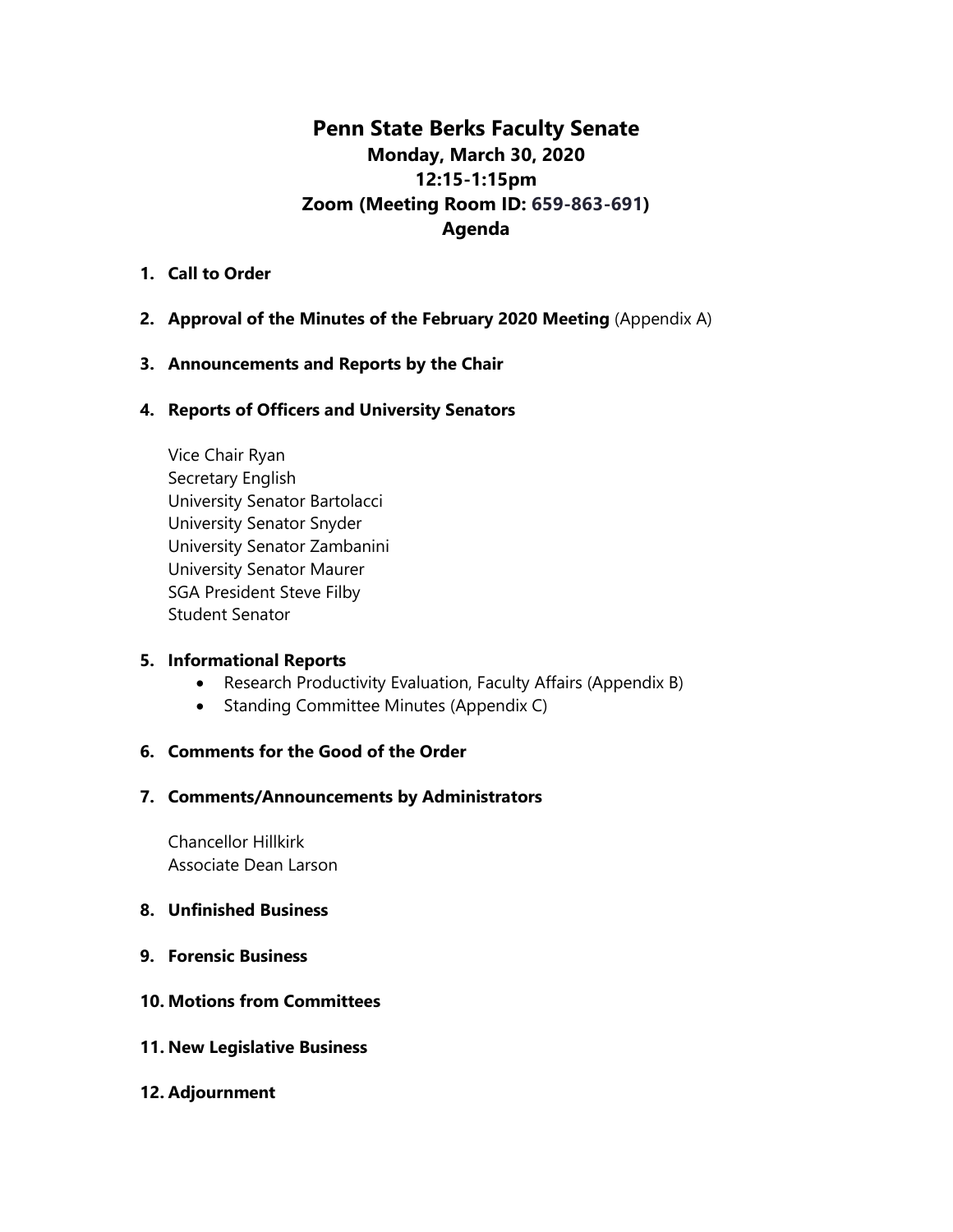# Appendix A

# **Penn State Berks Senate February 24, 2020 12:15-1:15 PM, Multi-Purpose Room, Perkins Student Center**

Attendees: Donna Chambers, Alex Chisholm, Valerie Cholet, Deb Dreisbach, Catherine Dunning Catanach, Colleen English, Maria Fellie, Mike Fidanza, Nathan Greenauer, Sarah Hartman-Caverly, Ben Infantolino, Mahsa Kazempour, Jim Laurie, Joseph Mahoney, Lauren Martin, Cesar Martinez-Garza, Cliff Maurer, Catherine Mello, Pauline Milwood, Dawn Pfeifer Reitz, Matthew Rhudy, Marissa Ruggiero, Holly Ryan, Jessica Schocker, Allison Singles, Stephen Snyder, Hartono Tjoe, Bob Zambanini (Faculty); Marie Smith (Staff); Pradip Bandyopadhyay, Kim Berry, Paul Esqueda, Lisa Glass, Keith Hillkirk, Janelle Larson, Belén Rodríguez Mourelo, John Shank (Administration); G. Michael Schott, Jr. (Students).

### **1. Call to Order**

**2. Additions, Corrections, and Approval of Minutes of January 27, 2020 –**The Chair called for any additional additions, corrections to the minutes; hearing none, a motion was called to approve the minutes, second; *the minutes were approved.*

### **3. Announcements and Reports by the Chair –**

- A reminder email was recently sent to the faculty senate list-serv in-regard to the Community Survey. To date, the student response rate is low, less than 10% in some units. Faculty are being asked to talk about the importance of the survey and its potential to impact the quality of the student experience on campus. I will forward to faculty again later today. Included in the email will be a link to the survey which also provides rationale for the survey.
- The senate election process at University Park is behind schedule. The number of senate seats open for next year is yet to be determined due to a decrease in the number of faculty. This information will be shared when known. Time is running short but if you have interest you may contact any member of the executive committee.
- The Chair asked Parliamentarian Rhudy to provide an outline for our local senate elections. Any faculty member may nominate themselves or others as well as receive nominations from the floor. As per the Senate Constitution, if there is not more than one person running for a position, the Chair may direct the Secretary to pass unanimous ballot for that nominee. Nominees are announced at the second to last meeting for the year which will be the March meeting.
- It has come to light that faculty are unaware of the role senate officers play more specifically, what they do when they go to University Park each month. Conversations are taking place to have an open forum, Q&A session, for faculty so they may ask questions and learn more about the overall process. Possible meeting dates will be offered in the near future to coordinate.

## **4. Reports of Officers and University Senators -**

- **Vice Chair Ryan** No report.
- **Secretary English** No report.
- **University Senator Bartolacci –** Not present.
- **University Senator Dreisbach –** An overview of the FERPA process was shared via a PowerPoint presentation. A FERPA form is required if you are providing information from a student's educational record and this must be provided for each and every institution or place that the student is sending a recommendation to. Several important takeaways were shared. The FERPA process is retroactive. Students must complete and sign the form, and the form must be kept on file for life. It was suggested that a designate be established at each campus location to serve as the file keeper. In order for the electronic form to be authenticated it must come from a PSU email address. A question was raised, what would happen if a student no longer had a PSU email account? The response, this scenario was not addressed. The chancellor inquired if this information was a recommendation from the University Senate or if it was policy. The response, it is under university Policy AD11 noting this is more than a recommendation, it is a requirement. FERPA law has been in place since 1974 but due to the increased sensitivity to sensitive information is the primary reason for this now being addressed. The chancellor shared follow-up should take place with our campus registrar as we go forward in the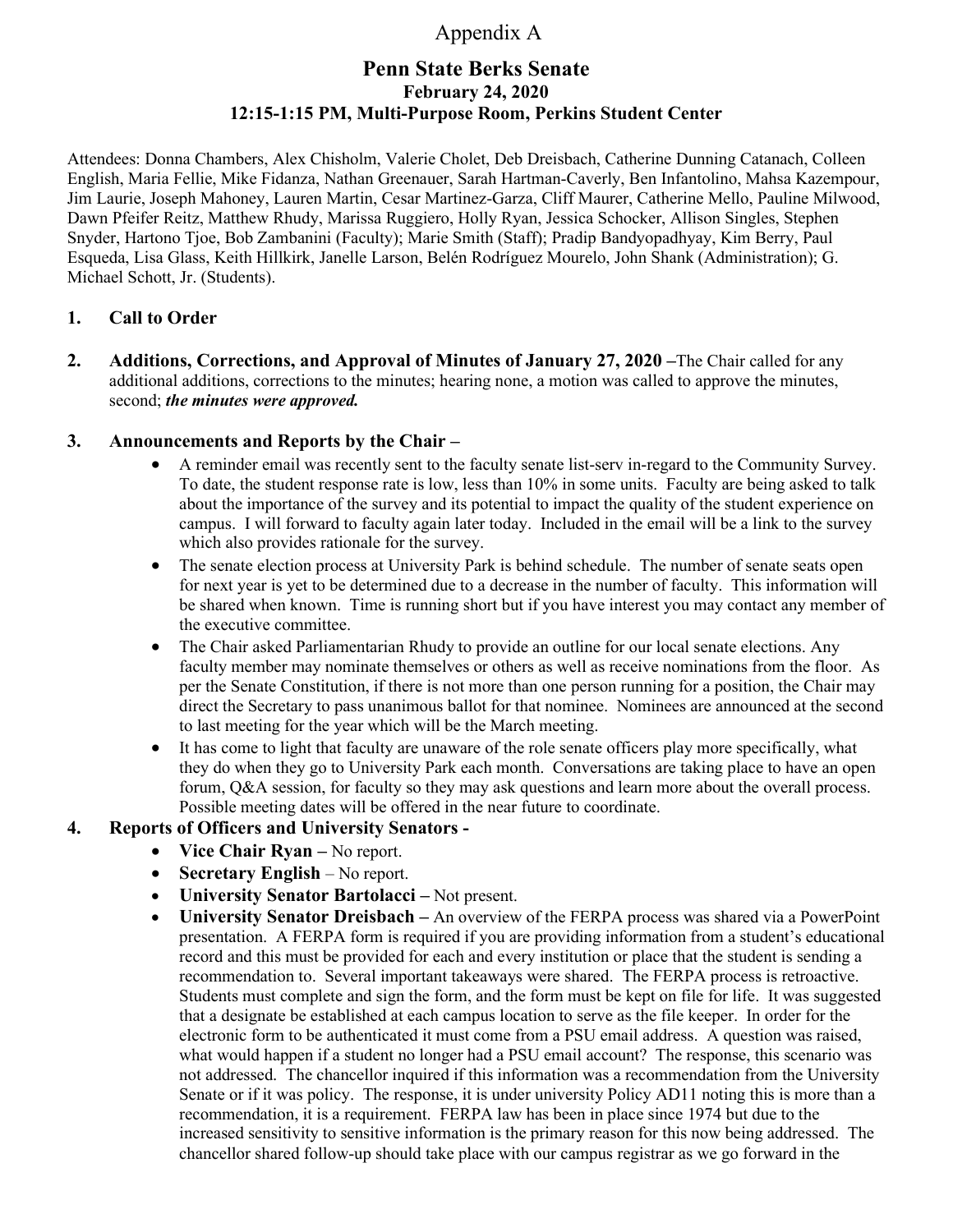process. Discussion followed; scenarios shared. A question was raised, what is the downside to this, what are the legal ramifications? The chancellor replied, in his opinion, some of this is in reflect to the ongoing issues at the university related to risk and having an Office of General Council. This is inline with many other policy changes brought about by the university. He also shared faculty has every right to decline writing a letter of recommendation.

• **University Senator Snyder –** My time serving on Faculty Affairs is winding down. Faculty Rights and Responsibilities committee is the committee that takes care of concerns of tenure and soon to be promotion and fixed-term faculty. According to policy, fixed term cannot sit on the committee; however, the Senate rules say otherwise so work is being done to change this. As long as your ratio of faculty is the majority of fixed term faculty, you have a problem the way you staff that committee. University-wide fixed term is over 50%.

In a recent meeting, the subject of retaliation was addressed among university senators which surprised me. In my time serving, I never witnessed any retaliation from administration towards university senators. If you are planning to run for a university senate seat you should not fear retaliation by your administration. You have to be prepared to speak truth to power, if you cannot do that, do not run.

I also sit on council; we have a meeting tomorrow to approve the next agenda so anything I say now may not occur. A few things I want to bring to your attention, one is to read your senate newsletter. This newsletter contains all pending reports. Also, we are looking into a new policy on campus closures specific to inclement weather. In addition, a report on office space standards is being addressed so that when new buildings or renovations are made, account is made for private offices for fulltime faculty. There will be a promotion flow informational report coming out which sponsored by Faculty Affairs that I encourage all to read, especially fixed term faculty.

- **University Senator Zambanini –** Work remains ongoing within the University Planning committee in-regard to faculty office space issues.
- **University Senator Maurer** A general overview of what the university senate does is there are about ten sub-committees or more. Four primary meetings are held; one starts Monday night which is a caucus type meeting. This is followed by committee meetings Tuesday morning and a lunch where each committee reports on what they did in a commonwealth caucus type setting. This is followed in the afternoon with a general session where either the provost, president or both are present to provide any updates and any voting takes place. Senator Snyder added there are fifteen standing committees of the university faculty senate and seven other committees that are tied directly to the Senate, and this year there are three special committees which can increase or decrease depending upon the year.
- **SGA President Steve Filby** Not present.
- **Student Senator** The SGA has been looking into ways to increase student engagement on campus, more specifically, annual legacy type events. This past fall we did the freshmen convocation, which was a success. Next fall, we would like to do class-specific events such as a sophomore welcome, senior welcome, etc. This spring, the last Saturday before finals week we are looking to host PSU Olympics with physical and cognitive activities being held in the morning followed by a cook-out in the afternoon. All will be invited to participate.

## **5. Comments/Announcements by Administrators**

- **Chancellor Hillkirk –**
	- The festivities surrounding National Engineers Week were a success. I would like to thank Drs. Esqueda, Zambanini, Professor Terry Speicher and others for their efforts in organizing the weeklong event. Many folks returned back to campus to attend this event which was a success.
	- Construction for the Beaver renovation project is about to get underway and was officially approved by the Board of Trustees last Friday at their annual meeting. Groundbreaking will be held on Wednesday, March 25, over the common hour, all will be invited and an announcement will be sent in the near future.
	- The information surrounding the Coronavirus is a bit troubling. If you have any students who are concerned, worried, please let either your Division Head, Dr. Larson, Joe Webb or I know or immediately refer them to the counseling office. Jonathan Kukta is looking into the possibility of housing any students who may be unable to travel back home in the residence halls over the summer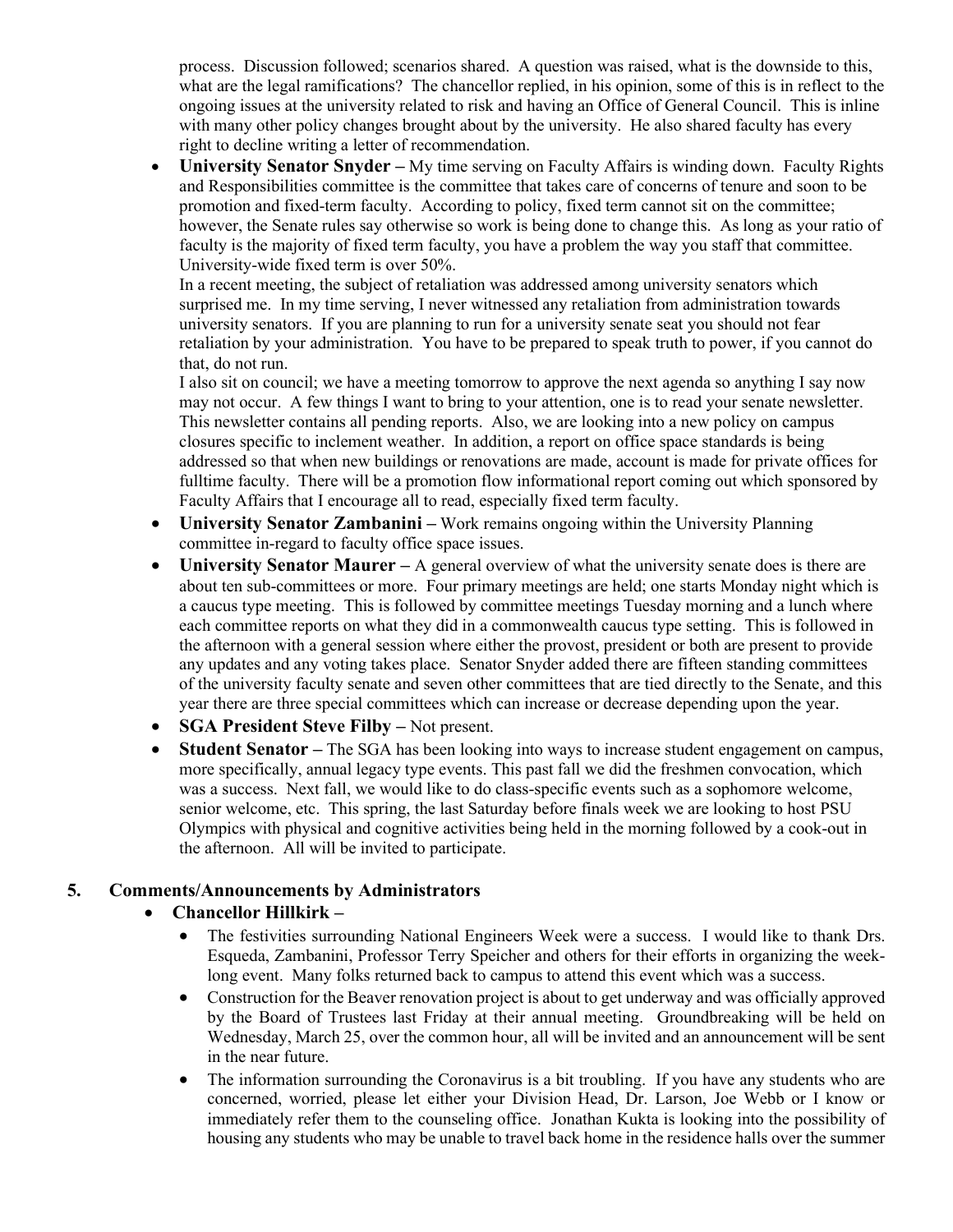months. At this time, the feeling is students aren't so much worried for themselves as they are for family members who are located in these affected areas.

- The Strategic Planning Council will reconvene this Friday, February 28 to review our current Strategic Plan and make any necessary recommendations. This council is representative of various stakeholder groups not only including faculty, staff and students but also community and advisory board members. A summary of the meeting will be posted on the Berks Intranet and all are encouraged to be involved to the extent that they can to be involved in these conversations. Changes that are made along the way will be updated and notification will be sent to the campus community via email. The process this time will be different, campuses will produce their plans to University Park who will then come up with their plan. Deadline for submission to University Park is July 31, 2020.
- On April 1, Penn State Berks will be hosting an event what is to be called A Conversation on Innovation Economy at GoggleWorks. All will be invited to attend. Part of that morning will include what's called a Grow PA event which is a collaboration between the University, the Philadelphia Chamber of Commerce and the Governor's Office. The focus will be on how to strengthen Pennsylvania's innovation economy which is not very healthy. Also invited is Ariel Coro who is a Cuban immigrant and nationally known speaker on the relationship of innovation and diversity.

## • **Interim Associate Dean Larson –**

- Notification from Starfish was sent today as a reminder to faculty that mid-semester reporting time has begun and will run through March 4.
- On March 2, Penn State Berks will be hosting a conversation on undergraduate research. If you have students involved in undergraduate research, please encourage their participation.
- We typically have a teaching colloquium on the morning of the day of commencement, which is May 7. This year, you will be invited to participate in a workshop which will be held around midmorning on Friday, May 8. Colleen Tillger, Counseling Services Office, will be hosting the workshop for faculty and staff and the topic will be on deescalating conflict. Tips will be shared on how best to handle these types of situations especially as we move into an election year.

## **6. Unfinished Business – None**

**7. Forensic Business – None**

## **8. Motions from Committees - None**

## **9. Informational Reports from Committees**

- **Grading Practices and Grade Inflation, Academic Affairs (Appendix B)** An overview as well as statistics and results from the faculty survey were provided. The main takeaways from the report include faculty take different things into consideration when determining their grading practices. Our survey is indicating for the most part faculty are trying to avoid any bias in their grading. We encourage faculty to read the report and while we do not have any recommendations to make to administration, this information is valuable for faculty to read, digest and self-reflect. In terms of policy and administration and trying to combat grade inflation, general consensus for the literature is good luck, it's a global issue and extremely difficult to fight on your own. If this is going to be a major effort from Penn State to change, its not going to be a Penn State Berks thing, it's got be at least a Penn State University thing if not a United State thing but really it should be an Earth thing.
- **Research Productivity Evaluation, Faculty Affairs (Appendix C) The Chair indicated Vice** Chair Ryan has agreed to postpone her report until the next meeting due to lack of time. No other committee chairs had comments to make on their reports.
- **Standing Committee Minutes (Appendix D)**

#### **10. New Legislative Business – None**

**11. Comments for the Good of the Order –** Mike Fidanza shared he currently serves on the provost's task force on promotion committee. Currently, there are issues with commonwealth campus faculty getting promoted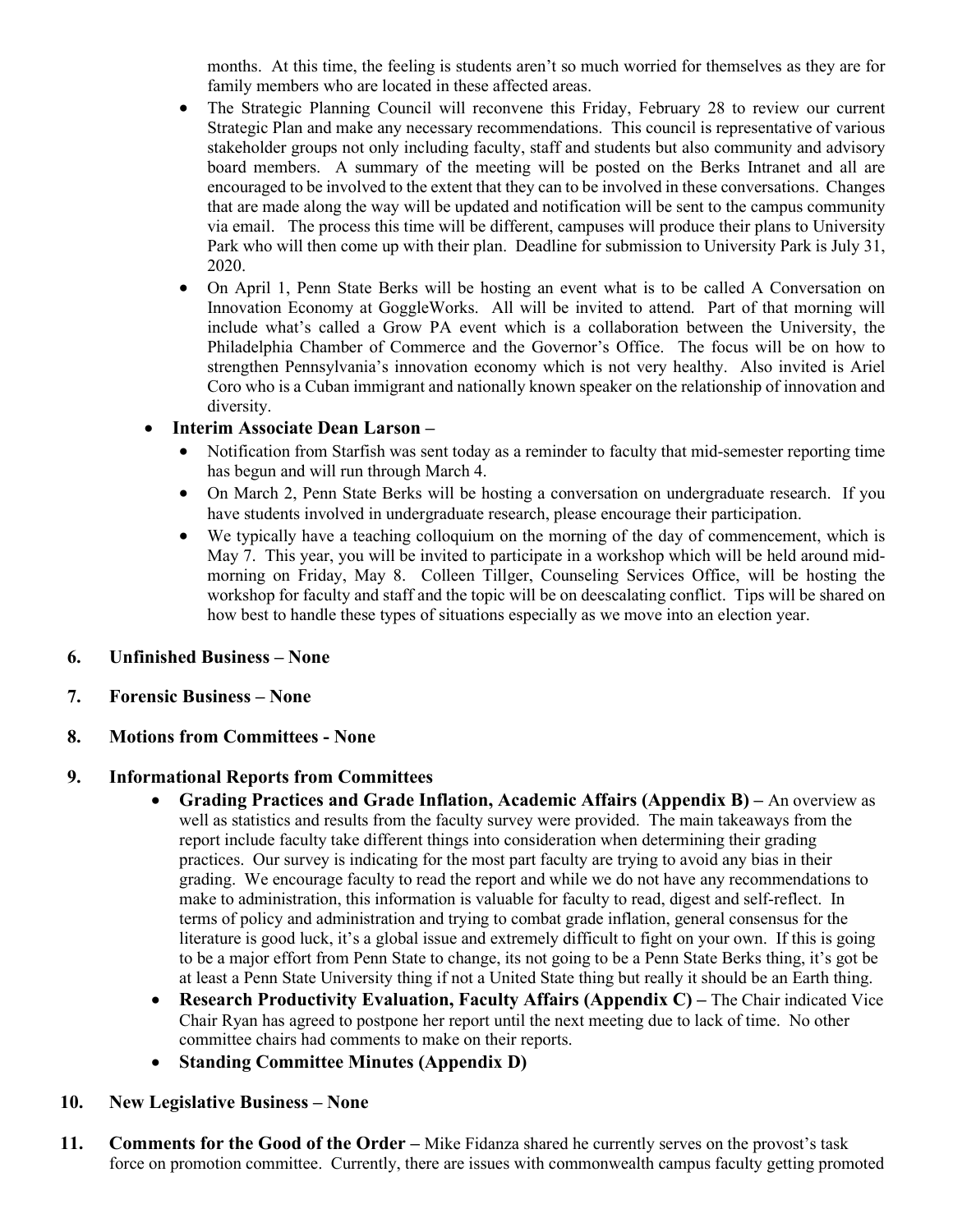to full rank professor status. Associate level faculty at Berks have also been having difficulty being promoted to full rank. This has prompted two questions, why and what do we do about it. During fall semester, the committee worked on a report to share with the provost and is currently in process of making recommendations for Provost Jones' consideration. More details to follow. Discussion followed.

## **12. Adjournment**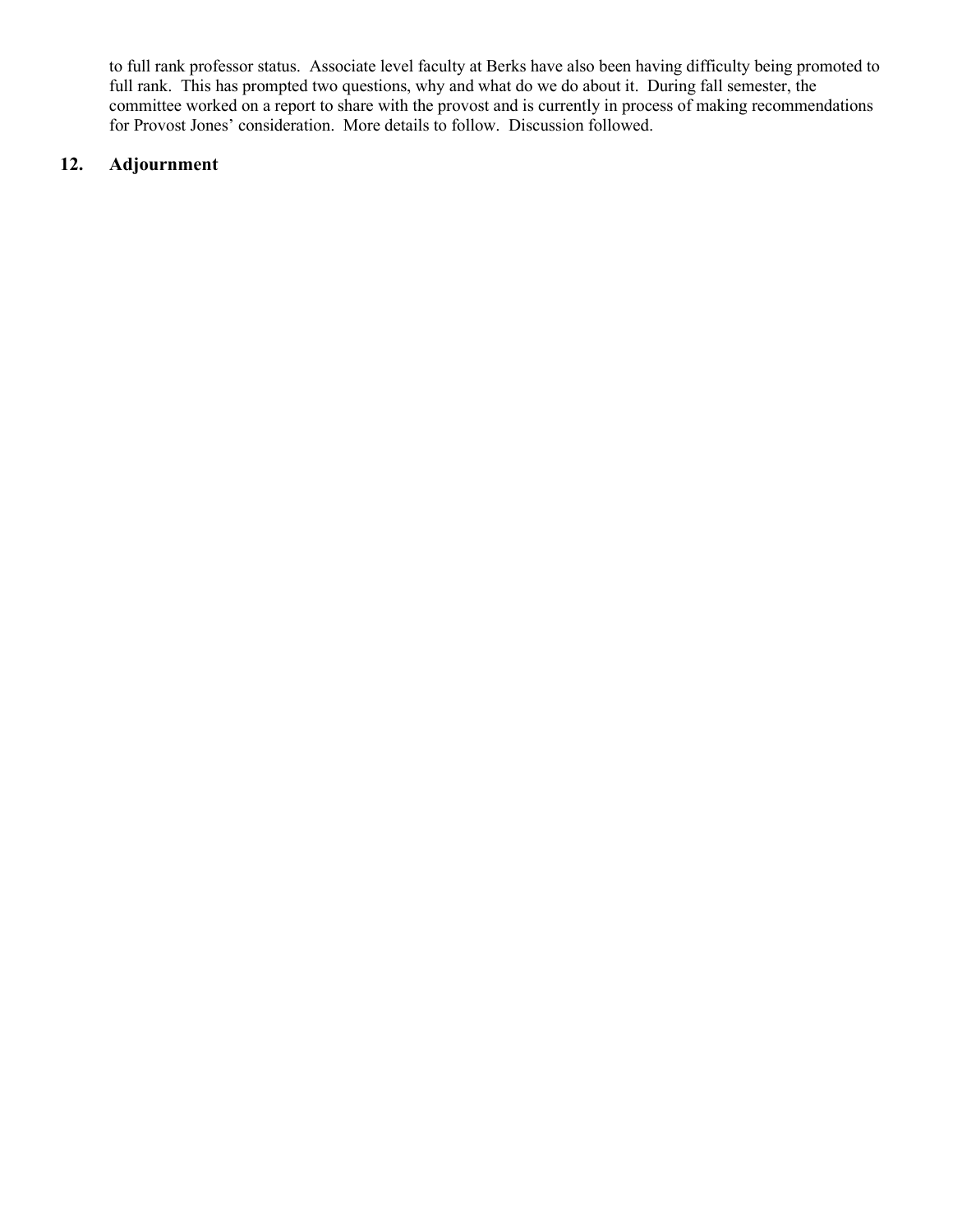#### **Faculty Affairs Committee Informational Report on Research Productivity Evaluation**

#### **Introduction**

The Faculty Affairs committee of the Penn State Berks Senate was given the following charge: *Review and compare how research productivity is evaluated across disciplines and in comparison to other campuses. Prepare legislative report with best practices and campus policies to understand disciplinary differences and value work equitably.* This charge is relevant to our committee because faculty are evaluated by their peers and by administrators, who do not necessarily share the same research fields, and compensation is tied to evaluative decisions that include research productivity. It is therefore of interest to the faculty to be aware of how research productivity is evaluated, both to prepare materials for evaluation to their best advantage and to perform the duties of peer evaluators competently.

#### **Discussion**

The committee gathered information by interviewing the Division Heads at Penn State Berks and from research in the literature available to the non-expert via electronic searches. The nature, volume and field of applicability of the information varies widely from source to source. In the current document, the salient trends observed in the sources are summarized, and some insights about issues that have been studied are shared with the caveat that results from the literature may not be directly applicable to particular cases at Penn State Berks.

The evaluation of research productivity across the disciplines is a multifaceted endeavor which requires criteria developed over time and with careful study and consideration, that are appropriate for the unique faculty at an institution<sup>1</sup>. Few comparative studies of research norms and practices across disciplines are available in the literature<sup>2</sup>. The output generated by individuals in different disciplines, which is considered of value by their disciplinary communities, and which would be the natural starting point for evaluation, is not uniform<sup>1,2</sup>. For example, the value of publishing articles versus books varies greatly across disciplines<sup>2</sup>.

In searching for factors that correlate with higher productivity, it was found that research productivity must be measured in a simple, easily understood, well rationalized and goal-directed manner in relation to each discipline<sup>3</sup>, while a productivity index must not be confused with the goals and values of the institution<sup>3</sup>. Concerns have been raised about bibliometric practices being ineffectual and about the erroneous assumption that productivity is monotonic<sup>3</sup>.

In searching for causes for higher productivity, it was found that more full professors at an institution correlated with higher research productivity, except in social and behavioral sciences<sup>4</sup>. The same authors found that departments in which all the faculty are productive did well<sup>4</sup>, and that research productivity for an institution did not depend on having a "star" researcher. The number of publications produced was found to correlate with the number of faculty and the rank of an institution<sup>5</sup>, in a study that also noted that time off teaching or service may, but does not necessarily, boost publications<sup>5</sup>, and that large grants improved research productivity, but not so small ones<sup>5</sup>.

In work on professional legitimacy, tenure and promotion committees were cautioned to consider achieving a balance between local and cosmopolitan scholars to provide a more dynamic environment, once again highlighting the differences in evaluation of research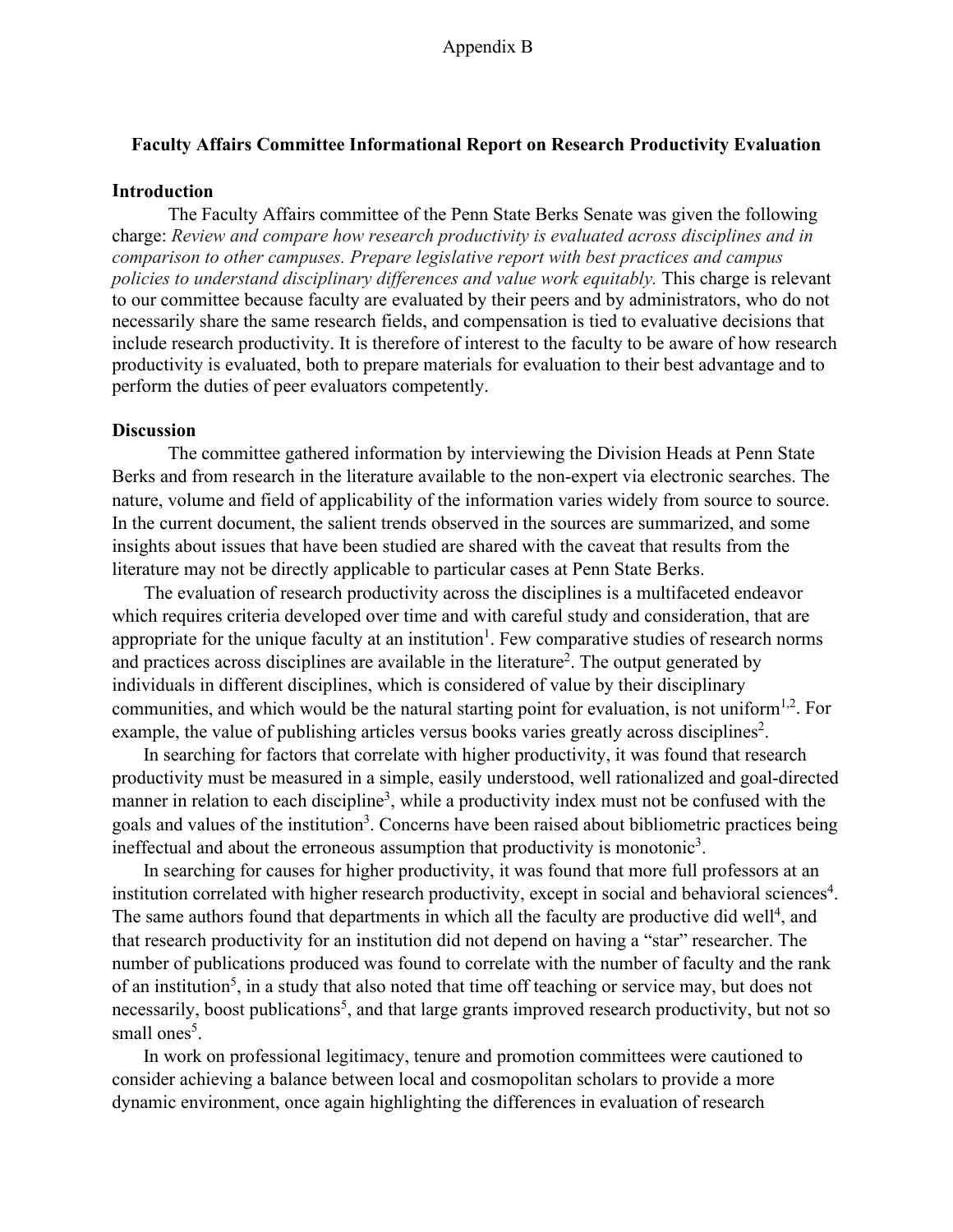productivity from one individual to another<sup>6</sup>. Also focusing on the faculty as individuals, the Education Advisory Board reported that faculty would probably dispute administrators' choices for formulas or composite scores for evaluations, rather than try to improve their productivity scores<sup>7</sup>. In the same work, it was seen that third-party assessment tools were convenient but lacked transparency and should be avoided. Similarly, including external reviewers for yearly faculty activity reports would provide more discipline-specific insights, but would be too costly to be practical<sup>7</sup>.

### **Committee Recommendations**

Although there is no set of "Best Practices" since the evaluation of faculty must necessarily be on a case-by-case basis for each discipline and each career path, there are strategies that may lead to positive outcomes already in place at Penn State Berks:

- Promotion committees should be based on elections rather than appointments by the administration.
- Institution-wide formulas (composite scores) to weigh research productivity indicators should not be considered because of the disparities between programs and subjectivity of such a composite score.

The committee recommends considering the following issues:

- The criteria used to select external reviewers for tenure and promotion should tend to include reviewers from similar four-year baccalaureate degree-granting institutions<sup>7</sup>.
- Administration should ensure mentoring, from working towards a climate in which collaboration is appreciated, to setting up formal mentoring programs as needed, and including generating opportunities for low performing faculty to engage with high performing faculty.
- A deeper understanding as a campus community of the issues of evaluation across the disciplines, as developed for example through periodic seminars given by visiting experts, may be valuable.

In conclusion, there is no set of criteria for the evaluation of research productivity because the output varies greatly across disciplines. Neither direct quantification nor standardized outcomes are appropriate for the diversity of disciplines and career paths of faculty at our institution. However, this informational report discusses research results from the literature and provides recommendations that are amenable to implementation to our college.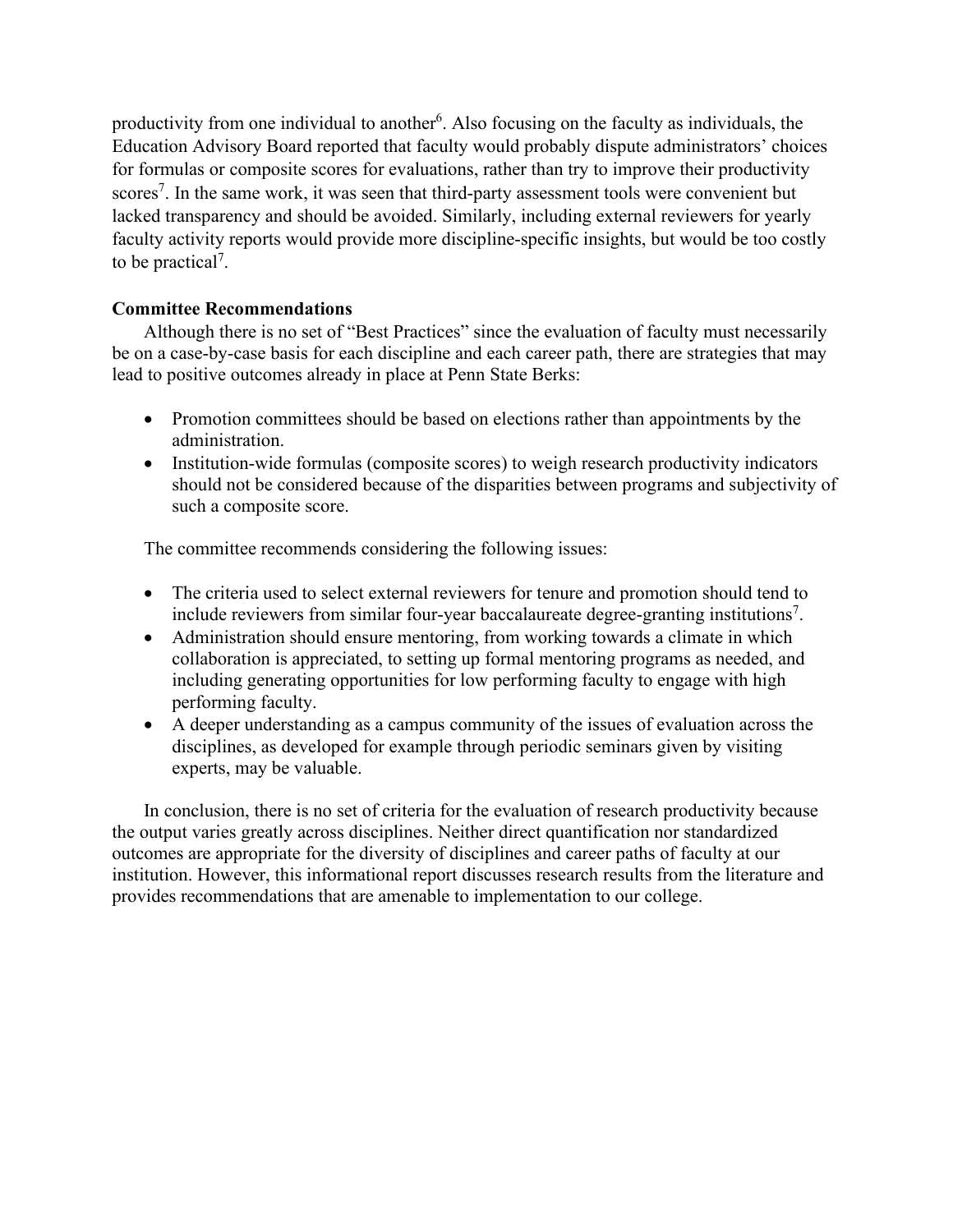- 1. Summary of input from Division Heads at Penn State Berks Khaled Abdou and Lorena Tribe, Spring 2020. Appendix A
- 2. Comparing Research Productivity Across Disciplines and Career Stages Meghna Sabharwal *Journal of Comparative Policy Analysis*, 2013 Vol 15, No. 2, pp 141-163
- 3. Evaluating research productivity A compilation of papers originally presented at a conference sponsored by The Merrill Advanced Studies Center Editor: Mabel L. Rice – MASC Report No. 105 - University of Kansas – June 2001
- 4. Determinants of research productivity in higher education Halil Dundar and Darrell R. Lewis *Research in Higher Education*, 1988 Vol 39, No. 6
- 5. What can university administrators do to increase the publication and citation scores of their faculty members? Nabil Amara, Rejean Landry, Norrin Halilem *Scientometrics*, 2015 Vol 103, pp 489 - 530
- 6. From the faculty perspective: Defining, earning, and maintaining legitimacy across academia

Leslie D. Gonzales and Aimee Lapointe Terosky *Teachers College Record*, 2016 Vol 118 pp 1- 44

- 7. Assessing faculty research productivity at public research institutions Kevin Danchisko and Allison Thomas Education Advisory Board – Academic Affairs Forum – 2012
- 8. Variability of research performance across disciplines within universities in noncompetitive higher education systems Giovannin Abramo et al *Scientometrics* 2014 Vol 98 No. 2, pp 777 - 795

Holly Ryan, Chair Khaled K. Abdou Nathan Greenauer Joseph M. Mahoney Marissa J. Ruggiero Ike Shibley Stephen J. Snyder, ex officio Lorena Tribe, Vice-Chair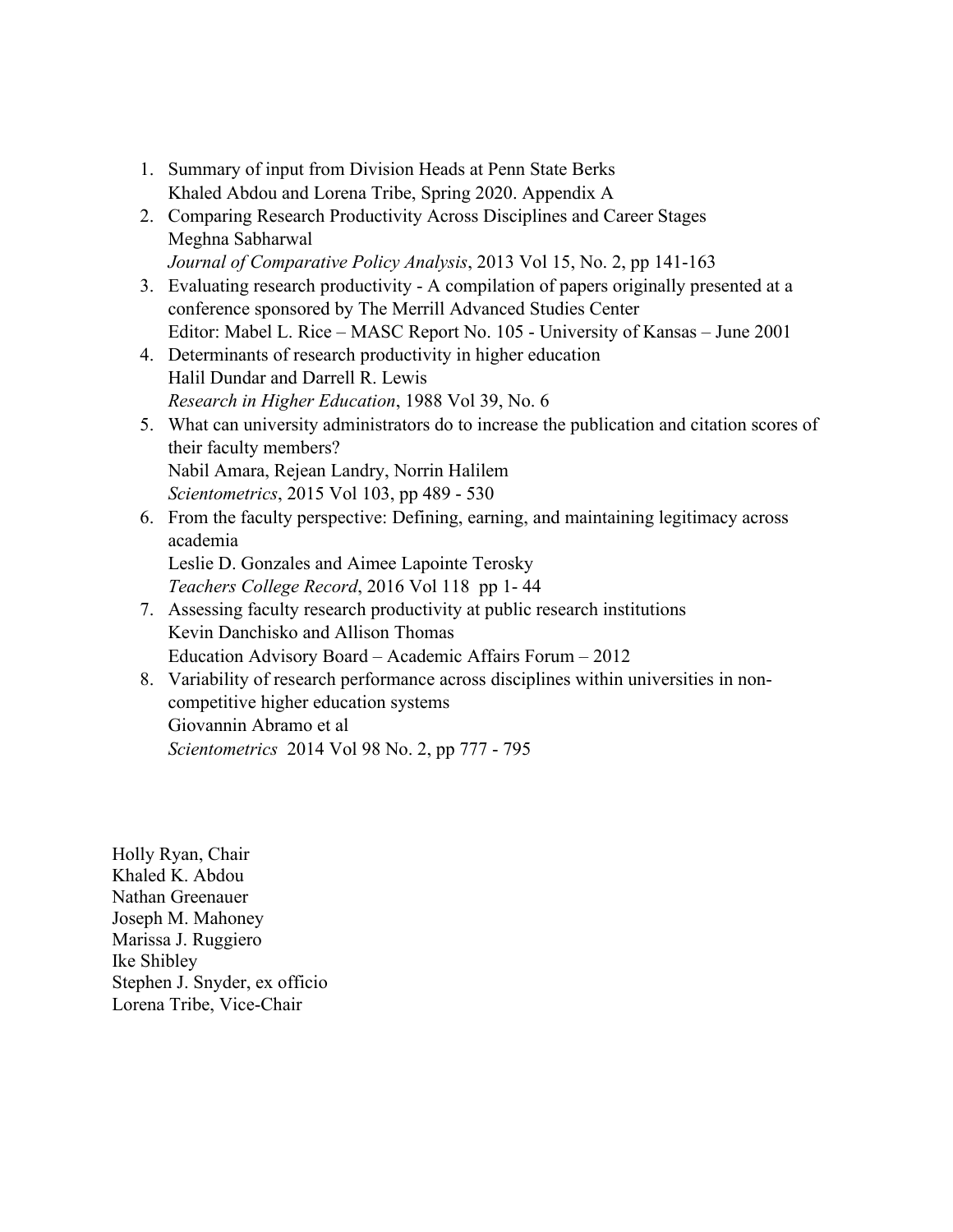## Appendix A

## **Summary of input from Division Heads at Penn State Berks (**Lorena Tribe – 2019)

The bullet points below are a composite of the interviews carried out in 2019 with Pradip Bandyopadhyay (Science), Belen Rodriguez-Mourelo (HASS) and Lolita Paff (EBC).

- The interviewed DHs all pointed out that there are specific guidelines for the review of research productivity, and these must be respected (ie the green sheets from the rainbow sheets and AC 23).
- Similarly, it was noted that administrators' familiarization with disciplines is a necessary and time-consuming process. Available sources that they consult to develop an understanding of each culture include on-line resources, local colleagues, personal experience, Associate Dean, and Departments at UP and at other institutions.
- A topic addressed by all DHs was quantity vs quality: in terms of produced output numbers are not enough, but a body of research must be documented to be able to formulate an evaluation. Information about most relevant journals or other venues of publication are readily available on the internet including impact factors and other metrics. The DH must consider where value is to be placed and what is universal and what, specific (proceedings vs papers, books vs papers, length of papers, single author o collaborative, position of authors, creative accomplishments, and other categories).
- A consistent research agenda can be inferred from peer-reviews, conference presentations, and developed status as proven by accomplishments. Reliance is placed on the disciplinary umbrella: letters from the Division and from external reviewers, while the role of Associate Dean for a historical, contextual approach and as a route to channel queries, is invaluable.
- Trust colleagues about the information they put forth. Self-reporting is important in terms of framing the information, and in this context, the narrative statement is fundamental. It was noted that formative reviews provide an opportunity for valuable feedback.
- The approach to evaluation and the description of the scope of the challenge to evaluate across disciplines was consistent from one division to another. Nevertheless, in terms of developing a set of criteria for the disciplines in each Division, the response varied slightly. While in Science it seemed somewhat feasible to draw broad strokes categories that could be quantified, in HASS and EBC the DHs pointed out that the large number of highly distinct disciplines involved and, especially in HASS, the number of faculty teaching general education courses that do not necessarily line up with their area of research, did not lend itself to fixed categories. The overall feeling is that there is no single grid, or set of quantifiers, that could ever be applied meaningfully.
- At one point or another of the interviews, every DH expressed their profound respect for colleagues and the importance of focusing on the individual, who is always more than a publication record. There were clear statements of appreciation of diversity, and of the importance of not letting policy be used to discourage individuality. The DHs expressed that they are persistent advocates for faculty and supporters of the process.

 $\mathcal{L}_\mathcal{L} = \mathcal{L}_\mathcal{L} = \mathcal{L}_\mathcal{L} = \mathcal{L}_\mathcal{L} = \mathcal{L}_\mathcal{L} = \mathcal{L}_\mathcal{L} = \mathcal{L}_\mathcal{L} = \mathcal{L}_\mathcal{L} = \mathcal{L}_\mathcal{L} = \mathcal{L}_\mathcal{L} = \mathcal{L}_\mathcal{L} = \mathcal{L}_\mathcal{L} = \mathcal{L}_\mathcal{L} = \mathcal{L}_\mathcal{L} = \mathcal{L}_\mathcal{L} = \mathcal{L}_\mathcal{L} = \mathcal{L}_\mathcal{L}$ 

**Additional comments from Division Head/Associate Dean Esqueda (**Khaled Abdou and Lorena Tribe – 2020)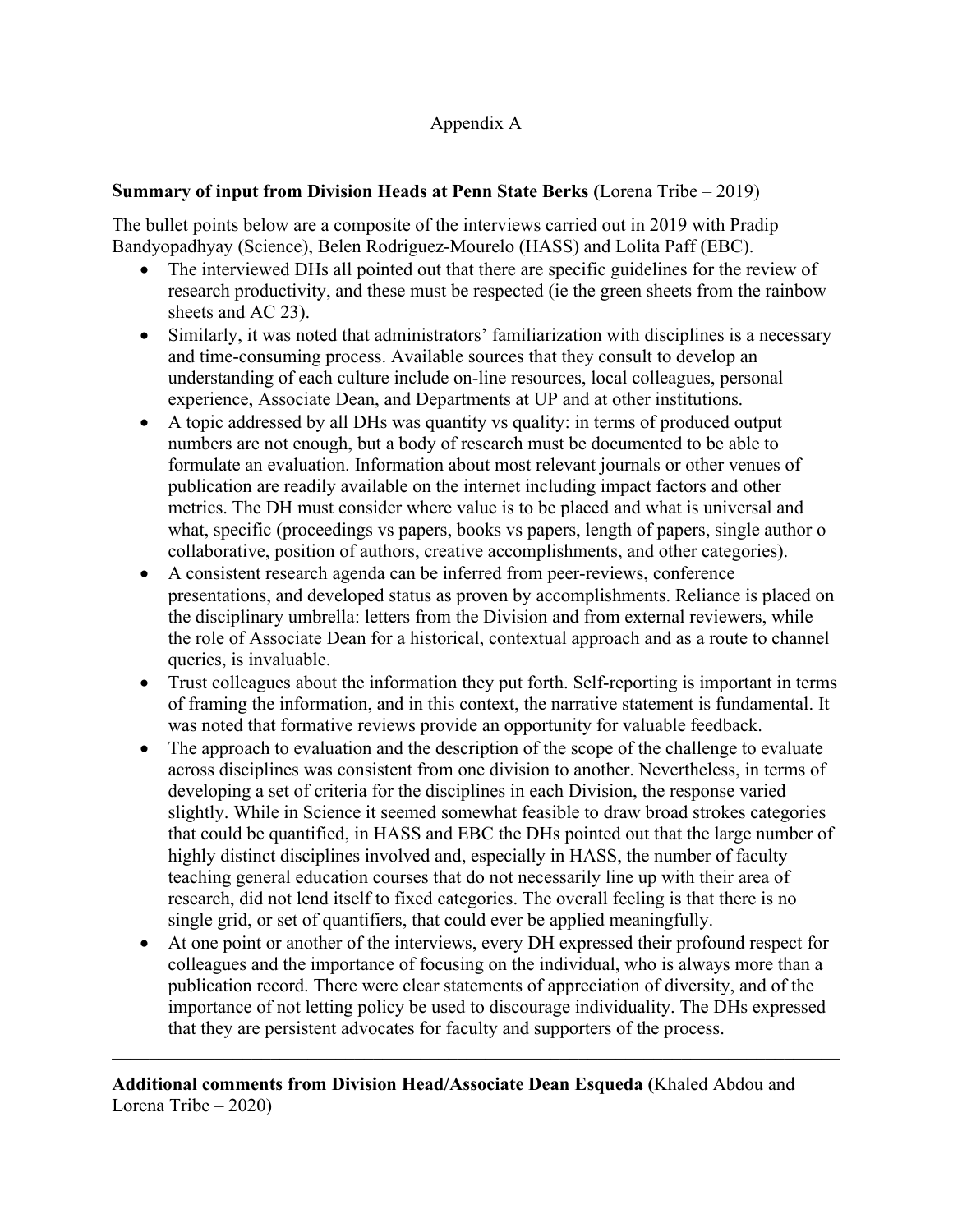2019-2020 EBC Division Head Paul Esqueda was presented with the Summary of input from Division Heads at Penn State Berks, and asked for any additional comments he could contribute, given his experience both at Division Head and as Associate Dean, at a meeting with Khaled Abdou and Lorena Tribe on 1/28/2020.

Dr. Esqueda's first point was that beyond the differences in disciplines, there are intrinsic ways in which each individual pursues research in their own field making rigid systems inappropriate for evaluating research productivity across the disciplines. He concurred with the DHs that Penn State already provides a taxonomy of output in the rainbow sheets and in AC23, and that this must be respected.

Another item addressed by Dr. Esqueda was the importance of coaching and mentoring when it comes to supporting productivity in research. For example, having grant writing workshops improves the chances of faculty of accessing external funding. Additionally, workshops discussing the research process and other mechanisms for support could be beneficial, especially when the budget is tight.

A third topic was the importance for faculty to maintain a research pipeline. Dr. Esqueda's perspective as an administrator with years of experience at Penn State Berks is that there is an important number of faculty with doctorates on campus with proven expertise in producing output appropriate in their fields, and that the college is doing well as a whole when it comes to research productivity.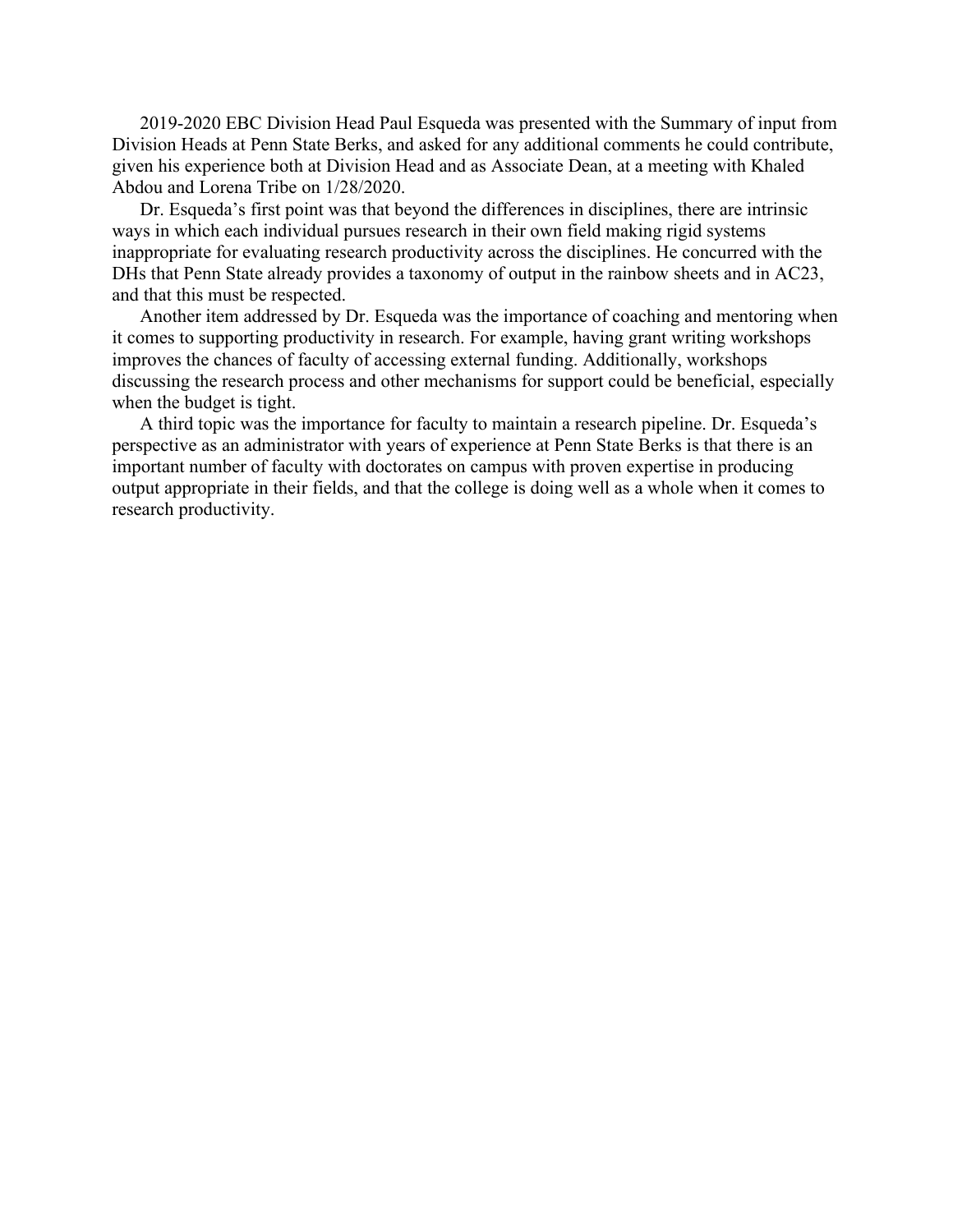## Appendix C

#### **Faculty Affairs Committee Committee Minutes from December 9, 2019 Informational Report**

Present: Holly Ryan (Chair), Joseph Mahoney, Stephen Snyder (Senator, ex officio), Eric Lindsey, Ike Shibley, Janelle Larson (Interim Associate Dean, ex officio)

The meeting was called to order in F 104 at 12:15 PM by Holly. The charges for the committee were reviewed and discussed, with the following outcomes:

**PC Compensation Report:** The committee reviewed the final draft of the PC compensation report. Small edits were made, and the final draft will be sent to Senate for a vote.

**Research Productivity Evaluation Report:** Conversation about the report is tabled until our next meting where we hope to finalize the report to send to Senate.

**FAR Assessment and Process Report:** The committee discussed how we want to address this charge. Our lengthy discussion primarily focused on the purpose of the charge and how to gather data. We came to a consensus that perhaps this charge would be about transparency of the process and why/how people are scored. The subcommittee (Ike, Joe, Marissa) will draft a survey for the campus community to gather perceptions about the process and assessment criteria from the faculty. The results of this survey will hopefully direct us toward additional datacollection measures.

**Teaching and Advising Assessment in P&T (Charge 11):** This charge will be discussed at upcoming FAC meetings.

**Meeting adjourned at 1:15pm** 

## **Respectfully Submitted,**

Holly Ryan, FAC Chair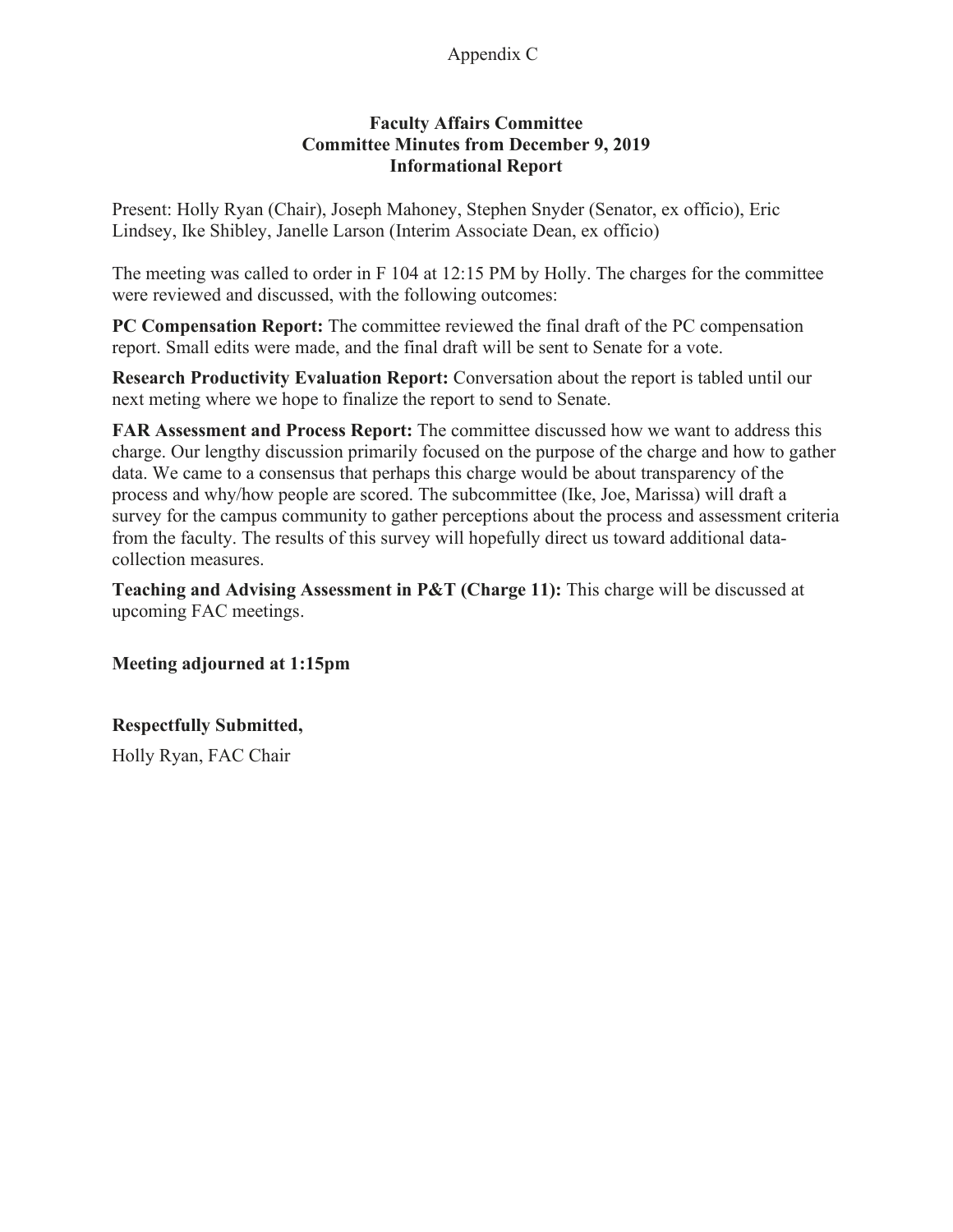### **Faculty Affairs Committee**

February 3, 2020

Present: Holly Ryan (Chair), Nathan Greenauer, Joseph Mahoney, Ike Shibley, Stephen Snyder

(Senator, ex officio), Lorena Tribe (Vice Chair), Janelle Larsen (Associate Dean of Academic

Affairs)

The meeting was called to order in F 104 at 12:20 PM by Holly.

Nathan Greenauer was introduced as an interim member since Eric Lindsey is on Sabbatical Leave during the spring 2020 semester.

The minutes from the previous meeting will be provided by Holly at next meeting.

Holly reviewed the charges for the committee that are still pending:

• *Charge 9. Review and compare how research productivity is evaluated across disciplines and in comparison to other campuses. Prepare legislative report with best practices and campus policies to understand disciplinary differences and value work equitably.*

To be discussed on 2/3/2020 and approved via email prior to Executive Committee meeting on 2/10/2020.

• *Charge 10. Building from charge 9, evaluate the process and assessment criteria for the FAR. Prepare informational or advisory and consultative report with recommended best practices and campus policies.*

FAC will continue to work on this charge during the spring semester.

• *Charge 11. Evaluate assessment of teaching and advising, specifically SRTEs, in the promotion and tenure process. Prepare legislative report with recommended best practices and campus policies.*

FAC will also continue to work on this charge. The committee is a little behind schedule since a charge was added, which has already been approved in the Senate.

The Charge 9 report was discussed during the meeting. It was noted that the report was informational rather than legislative, and that a concern was raised about that. Holly will check with the Executive Committee. A FAC note on Charge 12 from 2017 was not included in the report since it was not considered at a Senate meeting. Including the Productivity Interim Report from May 2019 was also discussed. Since that report was not developed or presented by a Senate committee it was deemed inappropriate to attach it to the Charge 9 report without discussion. The content of the Productivity Interim Report was focused more on productivity, rather than the evaluation of productivity, so it was decided to not incorporate its findings into the Charge 9 report. Other items that address productivity rather than its evaluation will also be removed. The format will be adjusted to fit the requirements for an informational report. A draft will be circulated via email for approval before 2/10/2020.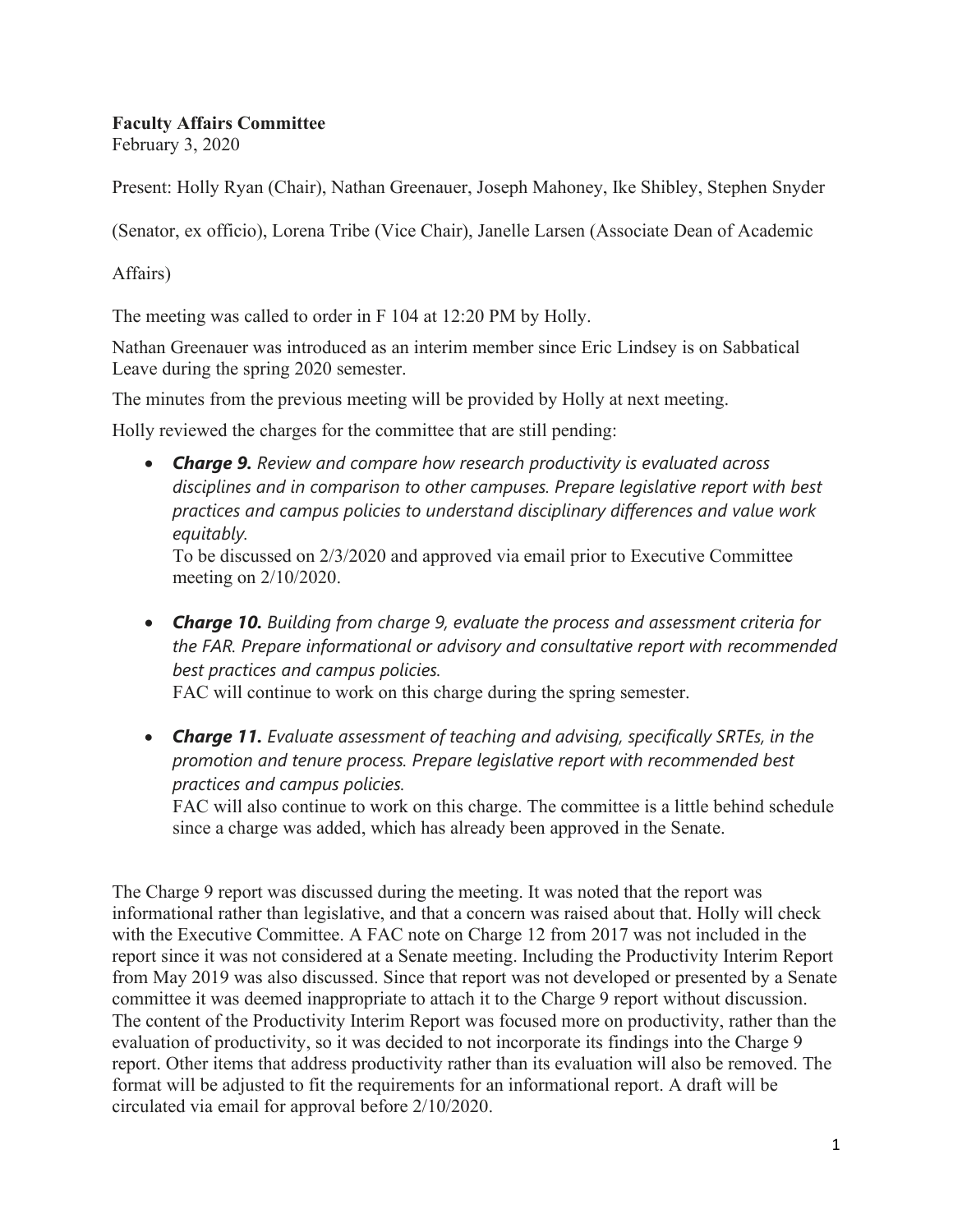The meeting was adjourned at 1:15 PM.

Respectfully submitted,

Lorena Tribe